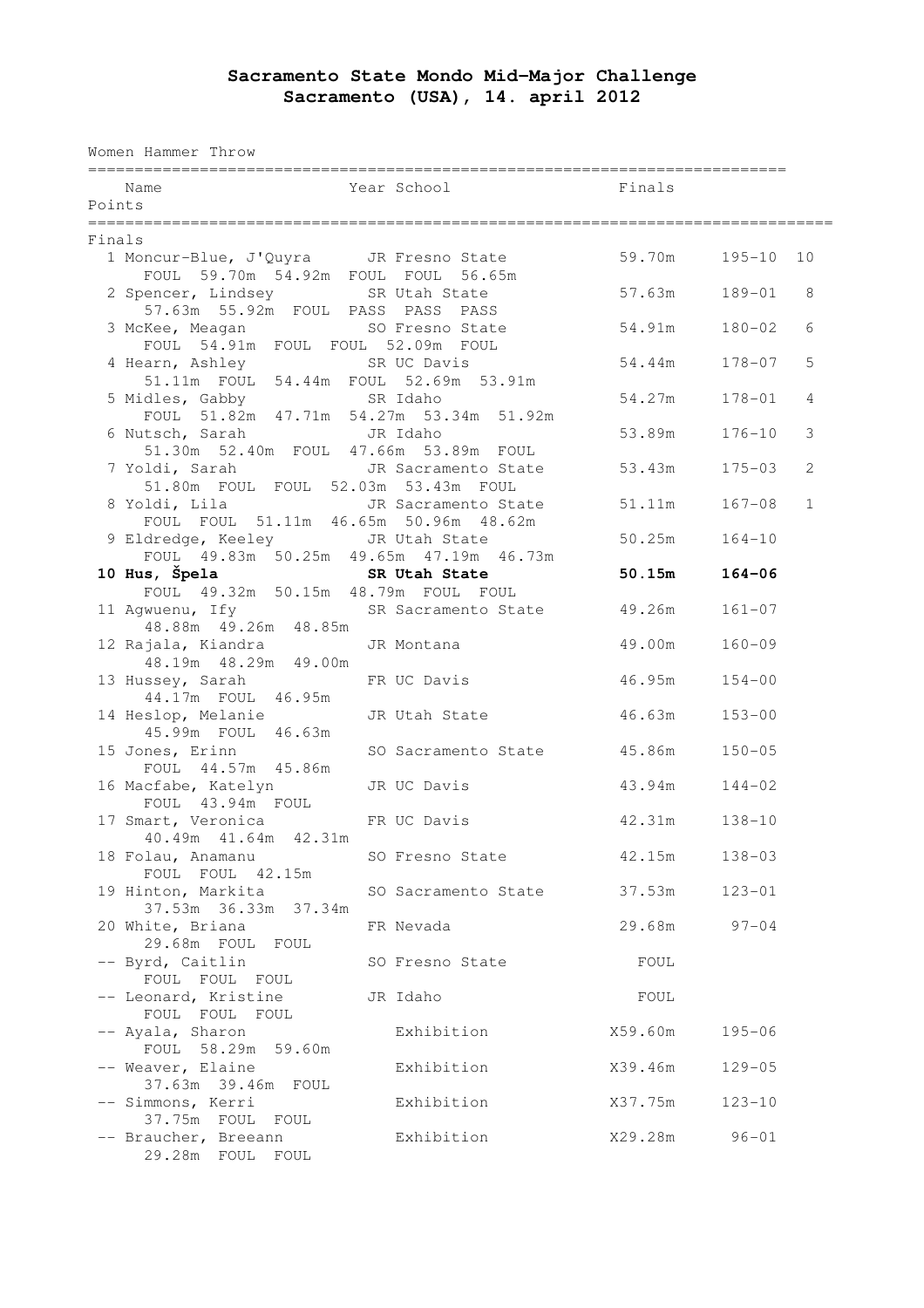Women Shot Put

| Points | Name                                                                                                            | Year School Finals                                                             |                     |                     |                |
|--------|-----------------------------------------------------------------------------------------------------------------|--------------------------------------------------------------------------------|---------------------|---------------------|----------------|
| Finals |                                                                                                                 |                                                                                |                     |                     |                |
|        |                                                                                                                 |                                                                                |                     | $16.18m$ $53-01.00$ | 10             |
|        | 1 McKee, Meagan 50 Fresno State<br>14.29m 16.18m 15.08m 14.99m FOUL 15.07m                                      |                                                                                |                     |                     |                |
|        | 2 Spencer, Lindsey                                                                                              | SR Utah State                                                                  | 14.93m  48-11.75    |                     | 8              |
|        |                                                                                                                 | 14.51m  14.93m  FOUL  14.25m  FOUL  FOUL                                       |                     |                     |                |
|        | 3 Agwuenu, Ify                                                                                                  | SR Sacramento State 14.67m 48-01.75<br>14.25m 13.86m 13.83m 13.50m FOUL 14.67m |                     |                     | 6              |
|        | 4 Hus, Špela do Maria do Maria de Santo de Santo de Santo de Santo de Santo de Santo de Santo de Santo de Santo | SR Utah State                                                                  | 14.59m              | 47-10.50            | 5              |
|        | 14.59m FOUL FOUL 14.10m FOUL FOUL                                                                               |                                                                                |                     |                     |                |
|        | 5 Hocketstaller, Johanna FR Idaho                                                                               |                                                                                |                     | 14.00m  45-11.25    | $\overline{4}$ |
|        | 13.71m  12.95m  FOUL  FOUL  13.44m  14.00m                                                                      |                                                                                |                     |                     |                |
|        | 6 Leonard, Kristine JR Idaho                                                                                    |                                                                                | 13.88m              | $45 - 06.50$        | 3              |
|        | 13.88m FOUL 3.88m 13.49m 13.31m 13.60m<br>7 Jones, Erinn SO Sacramento State 13.77m 45-02.25                    |                                                                                |                     |                     | 2              |
|        | 13.75m 13.35m FOUL 13.31m FOUL 13.77m                                                                           |                                                                                |                     |                     |                |
|        | 8 Hinton, Markita 60 Sacramento State 13.64m 44-09.00                                                           |                                                                                |                     |                     | $\mathbf{1}$   |
|        |                                                                                                                 | 13.53m  13.64m  12.85m  12.82m  13.30m  13.24m                                 |                     |                     |                |
|        | 9 Johnson, Hanna SO Portland State                                                                              |                                                                                | $13.36m$ $43-10.00$ |                     |                |
|        |                                                                                                                 | FOUL 12.62m 13.36m 13.17m 12.18m 12.70m                                        |                     |                     |                |
|        | 10 Bonner, Jessica SR Sacramento State 12.94m 42-05.50<br>12.94m  12.75m  12.17m                                |                                                                                |                     |                     |                |
|        |                                                                                                                 |                                                                                |                     | $42 - 02.00$        |                |
|        | 11 Folau, Anamanu SO Fresno State 12.85m<br>FOUL FOUL 12.85m                                                    |                                                                                |                     |                     |                |
|        | 12 Brown, Jenae FR Nevada                                                                                       |                                                                                |                     | $12.61m$ $41-04.50$ |                |
|        | 12.33m  12.57m  12.61m                                                                                          |                                                                                |                     |                     |                |
|        | 13 Smart, Veronica                                                                                              | FR UC Davis 12.56m 41-02.50                                                    |                     |                     |                |
|        | 12.19m  12.56m  FOUL                                                                                            |                                                                                |                     |                     |                |
|        | 14 Heslop, Melanie<br>12.28m  12.22m  12.16m                                                                    | JR Utah State                                                                  | $12.28m$ $40-03.50$ |                     |                |
|        | 15 Eldredge, Keeley                                                                                             | JR Utah State                                                                  | 12.04m              | $39 - 06.00$        |                |
|        | FOUL 12.04m 11.92m                                                                                              |                                                                                |                     |                     |                |
|        | 16 Carson, Shae                                                                                                 | SO Portland State                                                              | 11.57m              | $37 - 11.50$        |                |
|        | 11.47m  11.57m  11.29m                                                                                          |                                                                                |                     |                     |                |
|        | -- Simmons, Kerri                                                                                               | Exhibition                                                                     | X13.91m 45-07.75    |                     |                |
|        | 13.29m FOUL 13.91m                                                                                              |                                                                                |                     |                     |                |
|        | -- Braucher, Breeann Marking Exhibition Marking 29-00.50<br>11.90m<br>11.38m FOUL                               |                                                                                |                     |                     |                |
|        | -- Weaver, Elaine                                                                                               | Exhibition                                                                     |                     | X10.96m 35-11.50    |                |
|        | 10.71m  10.52m  10.96m                                                                                          |                                                                                |                     |                     |                |
|        | Women Discus Throw                                                                                              | =======================                                                        |                     |                     |                |
|        | Name                                                                                                            | Year School                                                                    | Finals              |                     |                |
| Points |                                                                                                                 |                                                                                |                     |                     |                |
|        |                                                                                                                 |                                                                                |                     |                     |                |

|  |  | ×<br>. . |  |
|--|--|----------|--|
|  |  |          |  |

| Finals |                                        |                      |        |            |                |
|--------|----------------------------------------|----------------------|--------|------------|----------------|
|        | 1 Spencer, Lindsey SR Utah State       |                      | 54.48m | 178-09 10  |                |
|        | 49.86m 48.63m 54.48m                   | 51.54m FOUL 50.09m   |        |            |                |
|        | 2 Hocketstaller, Johanna FR Idaho      |                      | 46.40m | $152 - 03$ | 8              |
|        | 46.40m  41.87m  41.97m                 | 42.81m 42.47m 39.49m |        |            |                |
|        | 3 Leonard, Kristine                    | JR Idaho             | 45.86m | $150 - 05$ | 6              |
|        | 45.44m 42.94m 43.95m                   | FOUL 45.75m 45.86m   |        |            |                |
|        | 4 Aqwuenu, Ify  SR Sacramento State    |                      | 45.42m | $149 - 00$ | .5             |
|        | FOUL 43.15m 45.42m                     | 44.24m FOUL FOUL     |        |            |                |
|        | 5 Jones, Erinn The SO Sacramento State |                      | 42.65m | $139 - 11$ | $\overline{4}$ |
|        | FOUL 36.23m 41.85m                     |                      |        |            |                |
|        | 6 McKee, Meagan SO Fresno State        |                      | 42.63m | $139 - 10$ | -3             |
|        | 40.02m  42.63m  FOUL                   | FOUL FOUL FOUL       |        |            |                |
|        | 7 Rajala, Kiandra         JR Montana   |                      | 42.20m | $138 - 05$ | 2              |
|        | FOUL 40.36m 41.08m<br>FOUL             | 42.20m<br>FOUL       |        |            |                |
|        |                                        |                      |        |            |                |